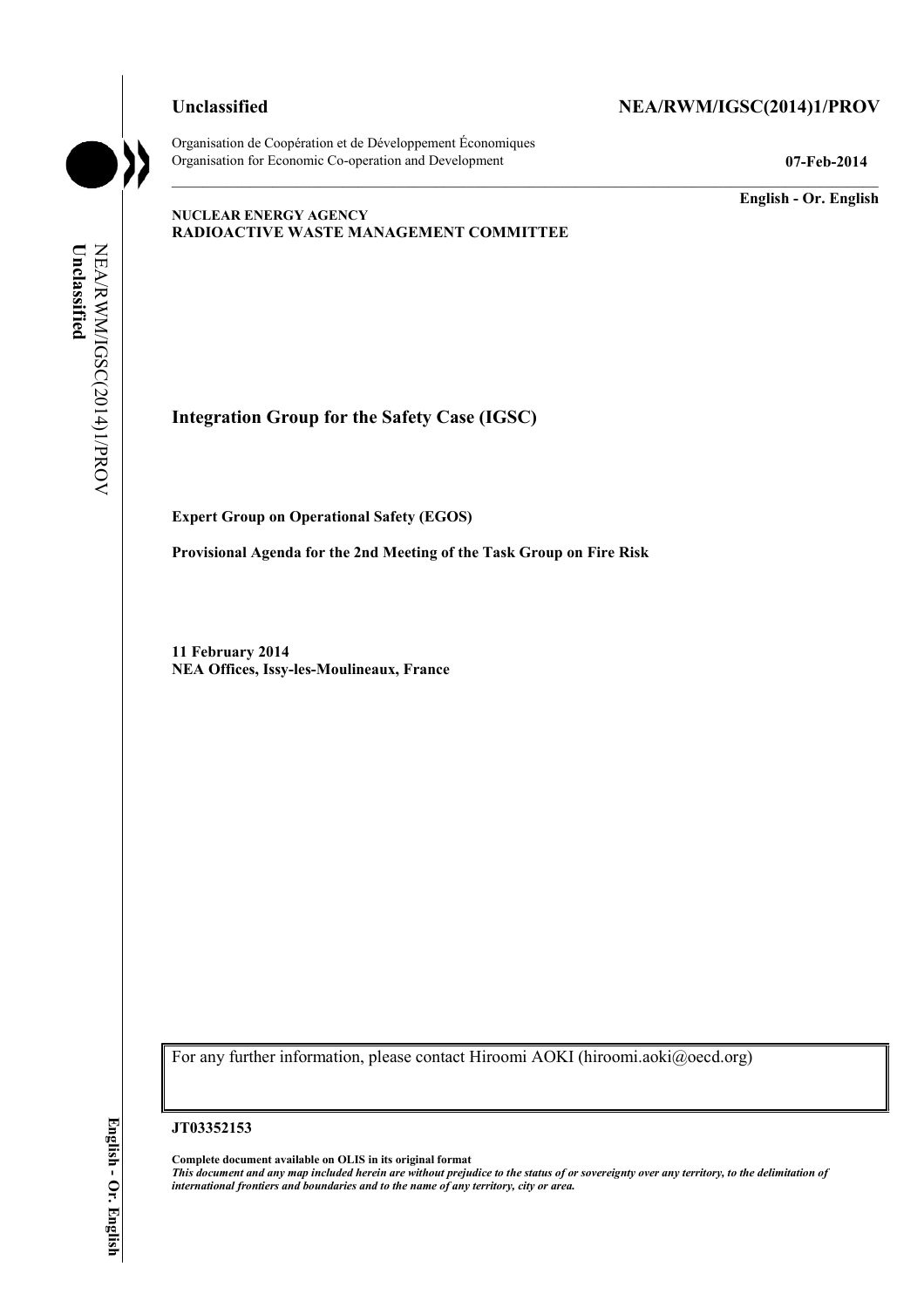# **Expert Group on Operational Safety (EGOS) 2nd meeting of Task Group on Fire Risk Tuesday, 11 February 2014**

NEA Headquarters, **Conference Room A** (7th Floor)

Le Seine Saint-Germain - 12, boulevard des Iles, 92130 Issy les Moulineaux, France

All participants are advised of the security requirements of the OECD, which include mandatory registration for entry at the reception. Please bring appropriate photo ID for entry registration.

#### **Objectives of the workshop**

The presentations are organised according to achieving the following objectives:

- 1. Develop technical solutions for fire prevention
- 2. Develop technical solutions for mitigation of fire
- 3. Develop technical solutions for emergency situations
- 4. Design basics accidents
- 5. Evaluate various monitoring aspects (if time allows) of underground facilities

Presentation shall focus on one of the above topics and if applicable, identify the best practices and the related key issues.

The duration of each presentation is 20 min, followed by 10 min discussion.

|       |     |          | <b>Opening Remarks</b>                                                                            |
|-------|-----|----------|---------------------------------------------------------------------------------------------------|
| 10:00 | 1.0 | $\bf{I}$ | <b>Welcome Note</b><br>NEA Secretariat (5 min)                                                    |
| 10:05 | 1.1 |          | <b>Context and Objectives of Meeting</b><br>Sylvie VOINIS (Andra, France) (10 min)                |
|       |     |          | Topic 1:<br><b>Ventilation system</b>                                                             |
| 10:15 | 2.1 |          | Current ventilation system plans in the context<br>of the OPG DGR<br>Kelly Liberda (NWMO, Canada) |
| 10:35 | 2.2 |          | Belgian experiences on ventilation system<br>Philippe Van Marcke (Ondraf/Niras, Belgium)          |